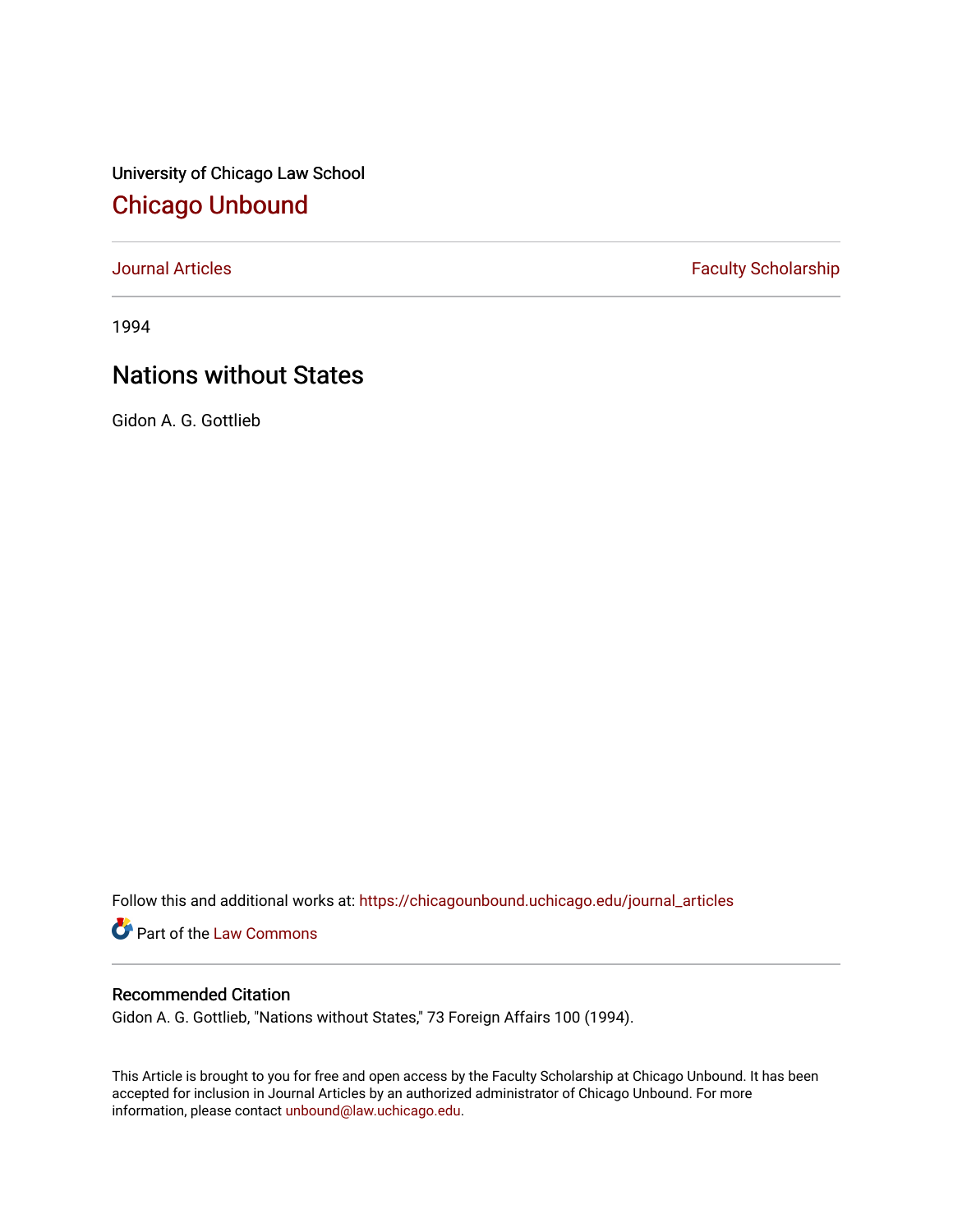# *Gidon Gottlieb*

#### **SELF-DETERMINATION** RECONSIDERED

IN **THE TWENTIETH CENTURY,** the great powers allocated territories and permitted the creation of new states on the basis of the Wilsonian principle of self-determination. They invoked ethnic principles for the equitable distribution of territories. The central element in this approach was the division of territories. Yet most of the national and ethnic conflicts that remain today cannot be settled by changing the boundaries of states to give each national community a state of its own.

States bent on extinguishing smoldering embers of ethnic strife without the traumatic surgery of secession must make it possible for restive nations to carry on their life free from alien rule. The principle of self-determination must be supplemented by a new scheme that is less territorial in character and more regional in scope. Such a "states-plus-nations" approach requires functional spaces and special functional zones across state boundaries, the creation of national home regimes in historical lands, the grant of a recognized status to national communities that have no state of their own, the design of unions between peoples—as distinct from territories—as well as an approach to issues of national identity and rights that differentiates

**GIDON** GOTTLIEB is Visiting Senior Fellow at the Council on Foreign Relations, Leo Spitz Professor of International Law and Diplomacy, University of Chicago, and author of the recently published *Nation Against State.*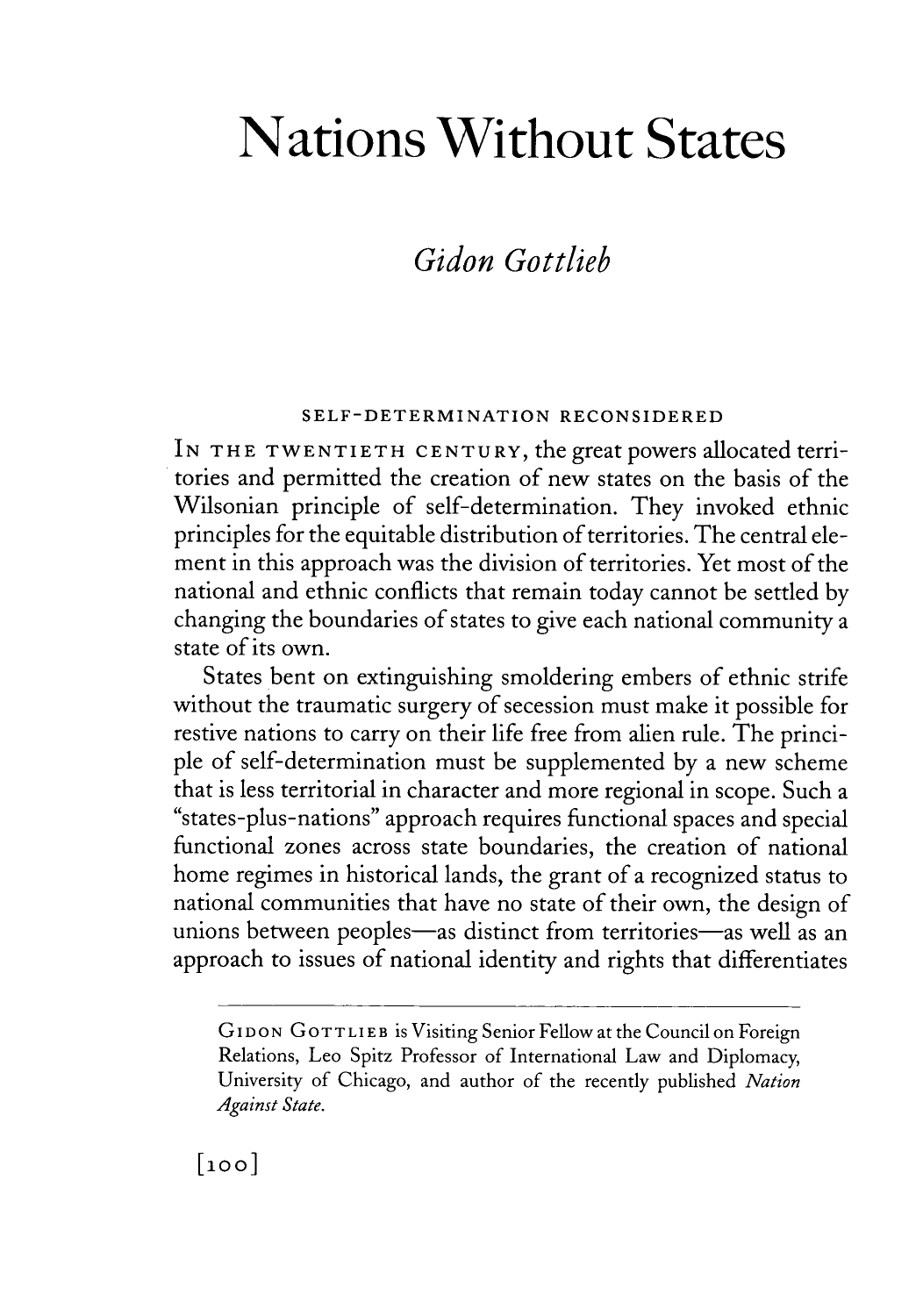between nationality and state citizenship. A states-plus-nations framework does not preclude territorial compromises; it widens the menu of options when territorial changes do not suffice or when they are altogether ruled out.

The map of the world in the twentieth century changed after every one of the three great conflicts, the two World Wars and the Cold War. Yet only on one occasion, at the end of the First World War, did the great powers make deliberate changes collectively. After the Second World War and the Cold War, the powers could do little to determine the shape of the peace. When World War II ended, they outlined at Yalta the Soviet Union's spheres of influence. When the Cold War drew to a close, they did little to direct the tide of the nationalist and ethnic forces that remade the map of Eurasia from Germany to Kazakhstan. The powers are now confronted once more with national questions that threaten the peace. A new framework is required where Woodrow Wilson's principles failed.

#### BEYOND THE TERRITORIAL APPROACH

IN **THE** ABSTRACT, a good case can be made for liberal nationalism and for the principle that every nation should have a state of its own. Homogeneous national entities may be more likely to evolve into peaceable democracies than states rent by harsh linguistic and cultural antagonisms. The peaceful breakup of repressive multinational entities might be desirable when the new states born of their demise are liberal in character. In practice, however, the revision of boundaries is likely to embroil entire regions in hideous strife similar to the Yugoslav war. Moreover, boundary changes offer no panacea to national communities scattered without geographical continuity across regions and empires.

In today's international order, the sharp divide between the status of statehood and all other forms of subordinate political organization elevates the value of territorial independence beyond what it might otherwise be. The emphasis on the formal equality of states contrasts with earlier, occasionally less violent phases of history when most rulers were subordinate in some way to popes, emperors or one of the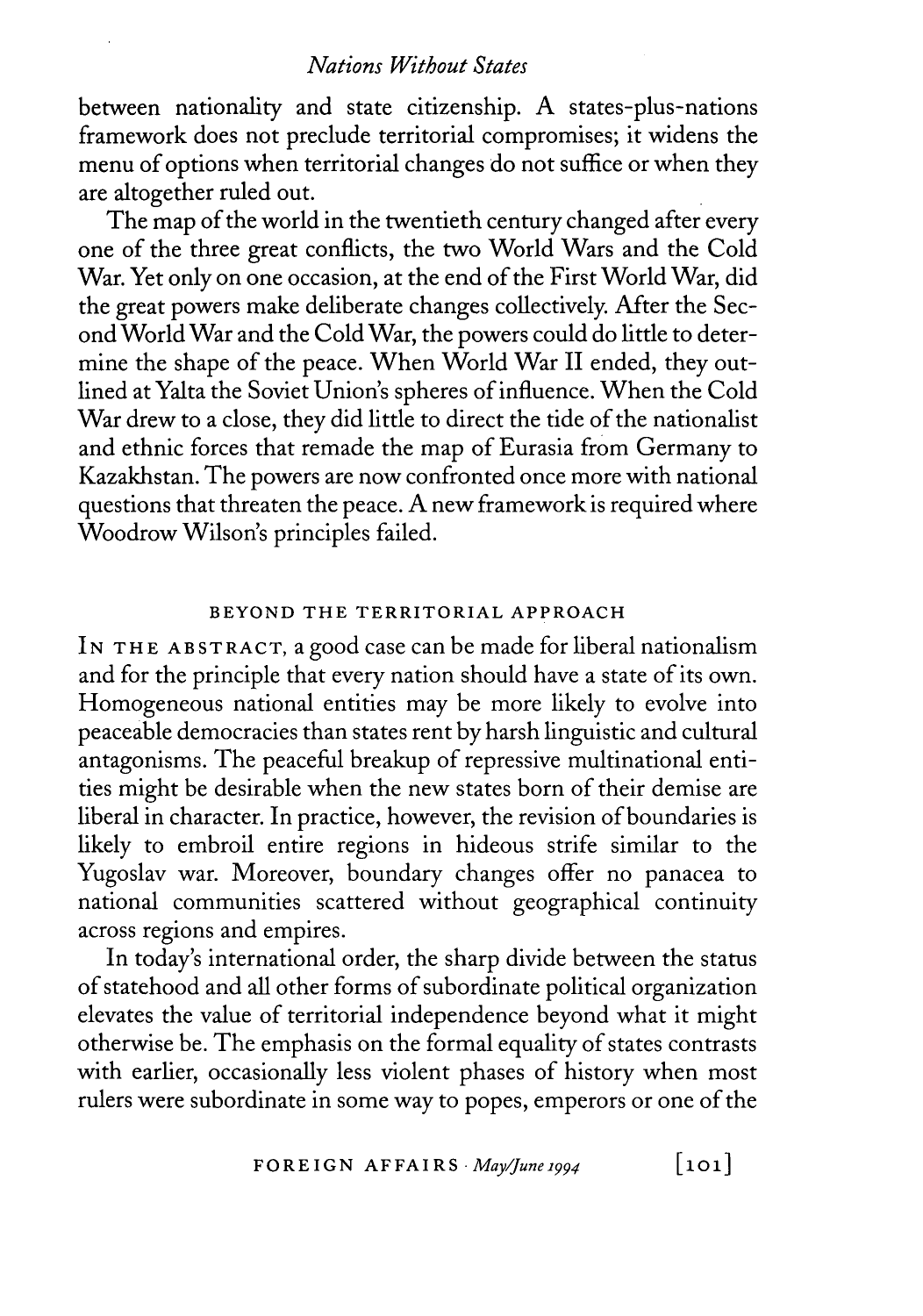other great sovereigns of the time.' Statehood has become the ultimate prize of nationalists; their banner is self-determination and their demands are territorial. There are no halfway houses between subordination and equality, between independence and autonomy. Yet there should be some intermediate status between politically subordinate autonomy and territorial sovereignty that can ease the relationship of nations without a state of their own to the remainder of the world community.

The tide of nationalism and ethnic passions is still rising in a wide arc from central Europe to the heart of Asia. Until the elections of last December, the intensity of Russian nationalism was obscured by the conflicts of small nations at war in the Balkans and the Caucasus. Nationalist fervor in the great powers is far from extinct; it is not the exclusive preserve of the smaller ethnicities. The substantial vote for Vladimir Zhirinovsky's ultranationalist party casts a shadow over Russia's frail democratic institutions and the safety of its neighbors. For years to come, ethnic strife will continue to loom large in Eastern Europe, the Balkans and the former Soviet Union. It could overwhelm efforts to bring these former communist lands into closer ties with the West. Sustained ethnic strife could mire these countries in a brutish culture of xenophobia, racism and hatreds incompatible with Western political civilization. In countries where democracy is not deeply rooted, nationalism is emerging as the new organizing principle for authoritarian rule, with somber implications for international peace.

The troublesome circumstances inflaming the passions of nationalities throughout the former realms of the tsars, the Ottomans and the Hapsburgs cannot be resolved by having diplomats trace lines on maps, or by negotiating complex legal regimes

<sup>&</sup>lt;sup>1</sup> Machiavelli wrote that Germany, for instance, was "compartmentalized into the Swiss, into republics called free lands, into princes and emperor. And the reason that among so much diversity of ways of life wars are not born, or if they are born they do not last long, is the very insignia of the emperor; who though **it** happens that he may not have forces, nevertheless he has among them such reputation that he is a conciliator for them, and with his authority, interposing himself as a mediator, he at once extinguishes every discord." Cited in Sebastian de Grazia, *Machiavelli in Hell,* Princeton: Princeton University Press, **1989, p. 159.**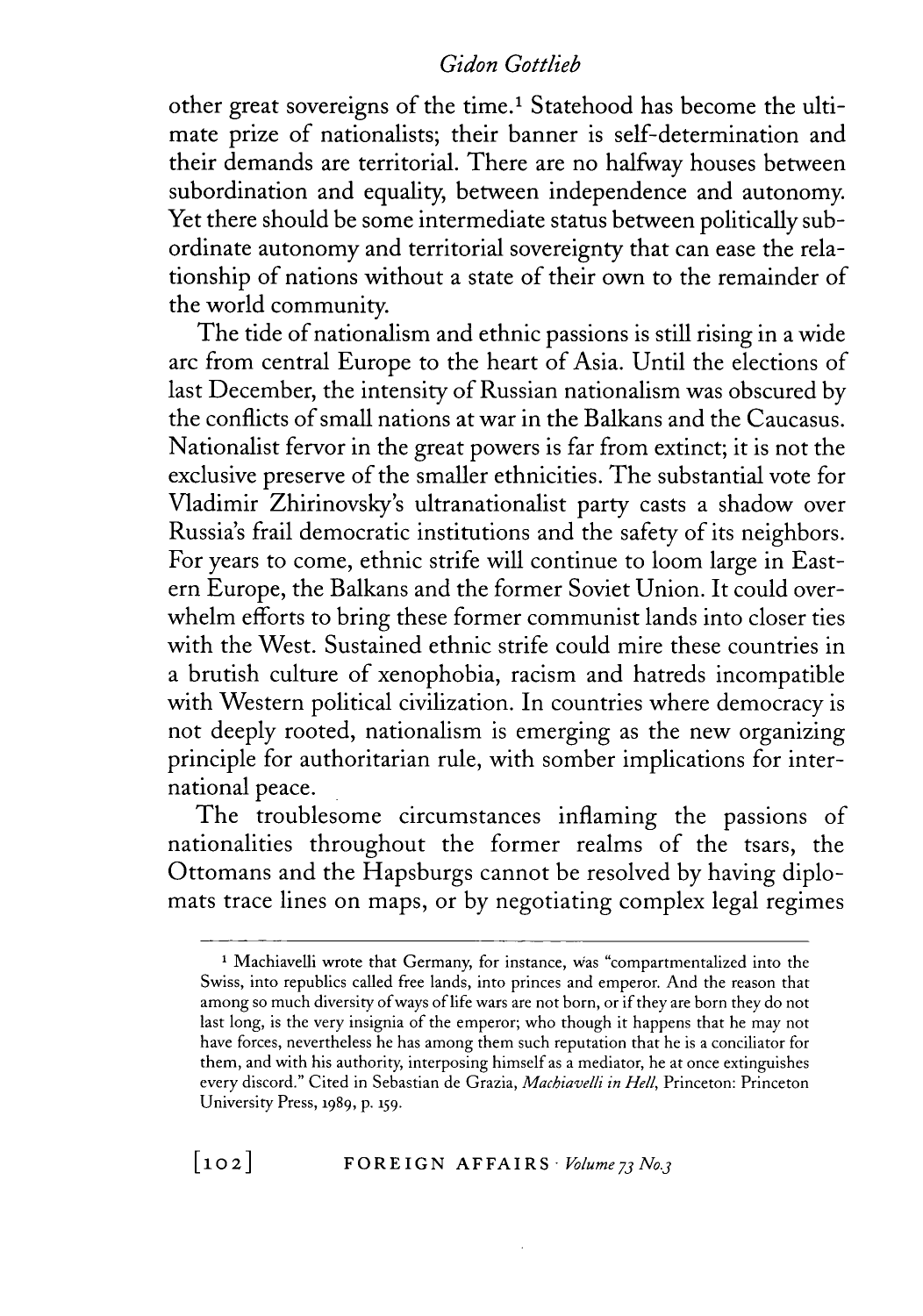for protecting communities that lack a state of their own. Regimes based on the protection of minorities failed and fell into disrepute between the two world wars. No boundaries could be traced to create homogeneous nation states; national communities were left stranded inside states bent on repression.

Many large national communities continue to find themselves living in trying conditions outside their own national state in countries at the edge of their homeland. This is the fate of some **25** million

Russian inhabitants of the former Soviet republics who were unexpectedly separated from Statehood has Russia by borders created when the former Soviet republics declared independence. These become the ultimate<br>Russians, cut off from the protection of their prize of nationalists. Russians, cut off from the protection of their motherland, are often reduced to the status of an

unwelcome minority among peoples impatient to be rid of Moscow's domination. The Russians began coming to the distant lands of Central Asia in the heady days of the Great Game and, in this century, in the wake of Stalin's policy of Russification. The treatment of these Russian populations has become a serious irritant in relations among the ex-Soviet states, but border changes cannot return them peaceably to Russia's jurisdiction. Any such changes would necessarily dismember the new states, setting Russia on a path of resurgent imperialism. Left unattended, this issue could yet provide the spark for massive Russian intervention in the former Soviet republics.

In the Balkans, the gruesome bestiality of the wars waged by Serb nationalists highlights the ruthless passions of a nation divided by new borders in what it regards as its own homeland. These are the borders that the Muslim-dominated Bosnia inherited on independence. Serbia's assistance to the Bosnian Serbs encouraged them to create their own state within Bosnia, potentially as part of a Greater Serbia. It sank the country into the devastating war from which no exit is yet apparent.

The failure of the territorial approach is also evident elsewhere in the former Austro-Hungarian empire. The uneasy conditions of ethnic Albanians in Serbia and of Magyar inhabitants of the countries bordering Hungary stem from the First World War's peace settle-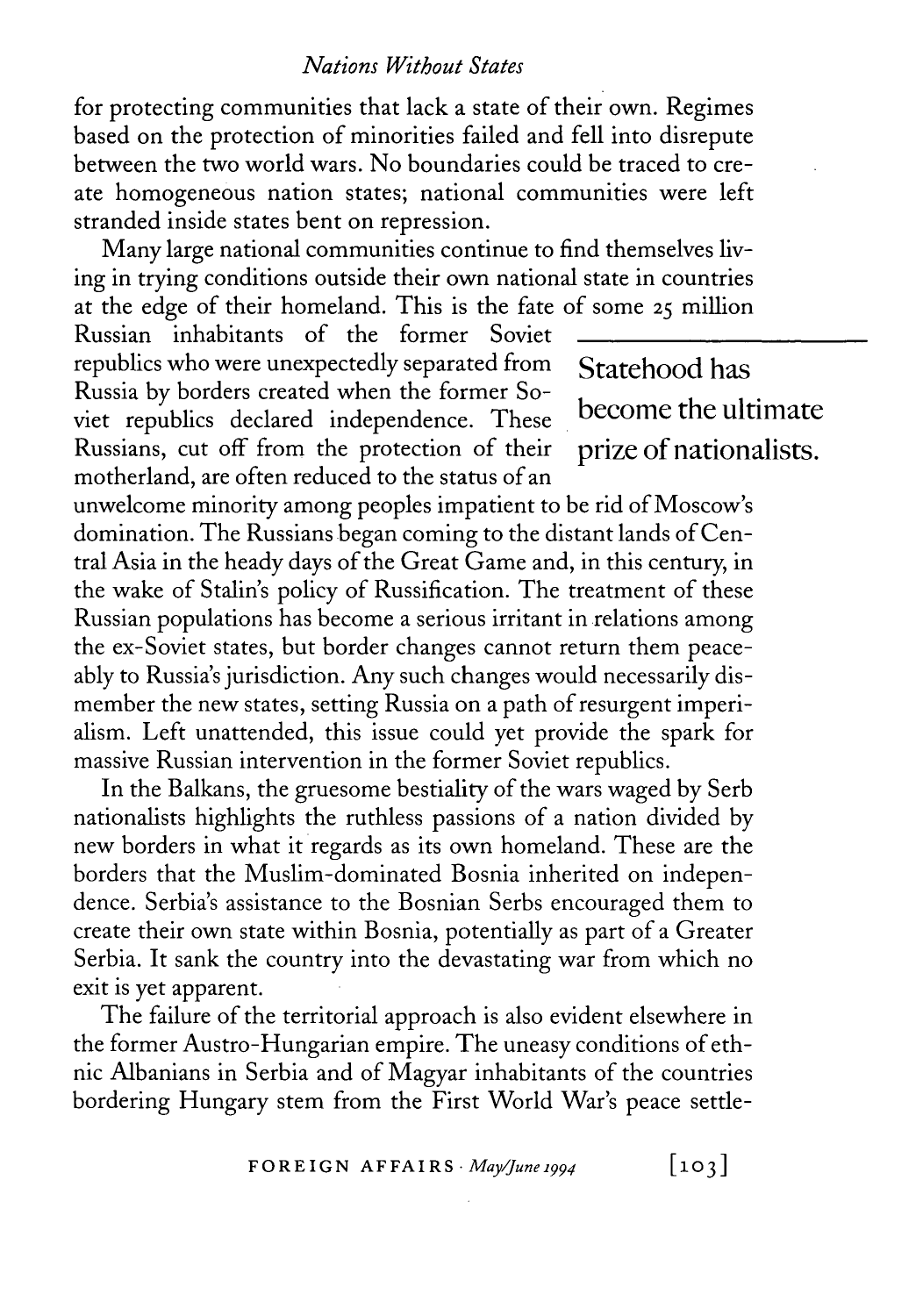ment. They cannot be resolved by more border changes that would remake the map of these scarred lands without resorting to the forced transfer of entire minorities.

Similarly, the territorial approach in the former Ottoman empire offers no greater hope than in the Balkans. The Kurdish people are also victims of peace settlements. Kurdish national aspirations were recognized in the Treaty of Sèvres, which addressed the disposition of Ottoman lands. The treaty was never ratified; it was superseded in **1923** by the Treaty of Lausanne, which ignored the promises of the Sèvres blueprint. The Kurds were never granted a state; today they inhabit a land divided among Turkey, Iraq, Iran and Syria and survive in dire circumstances among countries bent on their annihilation or submission. Their protracted strife against Turks, Iraqis and Iranians cannot be resolved by the creation of a new state. This step would require major changes in the map and the geopolitics of the Near East that are opposed by the powerful states of the region.

Other conflicts that cannot be settled by ordinary territorial adjustments concern historic lands claimed by rival nations as their national home. The issue of rights cannot always be reduced to a matter of boundaries. For example, the long-lasting strife over the unallocated lands of the former Palestine Mandate cannot be resolved by a simple partition of the country that would deny the legitimate rights of either Israelis or Palestinians in their historic homeland beyond state boundaries. A similar problem arises in Kosovo, where the fate of the Christian Serb shrines and monasteries cannot be determined merely on the basis of the wishes of the province's predominantly Muslim population. Kosovo was the seat of the medieval Serbian Patriarchate and the scene of the battle at Kosovo Polje, where the Ottomans defeated Serbia's Czar Lazar in **1389.** The site of the battle, which opened the era of Muslim domination, is endowed with a significance that outsiders are at pains to understand.

There is a need for fresh thinking of a kind not seen since the peace settlements of the **192os.** It is time for a new effort, to update Woodrow Wilson's scheme for new nation states. The need for an update, an *aggiornamento* of the state system, is underscored by the inability of the United Nations and NATO to safeguard the territorial

 $\begin{bmatrix} 104 \end{bmatrix}$  **FOREIGN** AFFAIRS *Volume* 73 No.3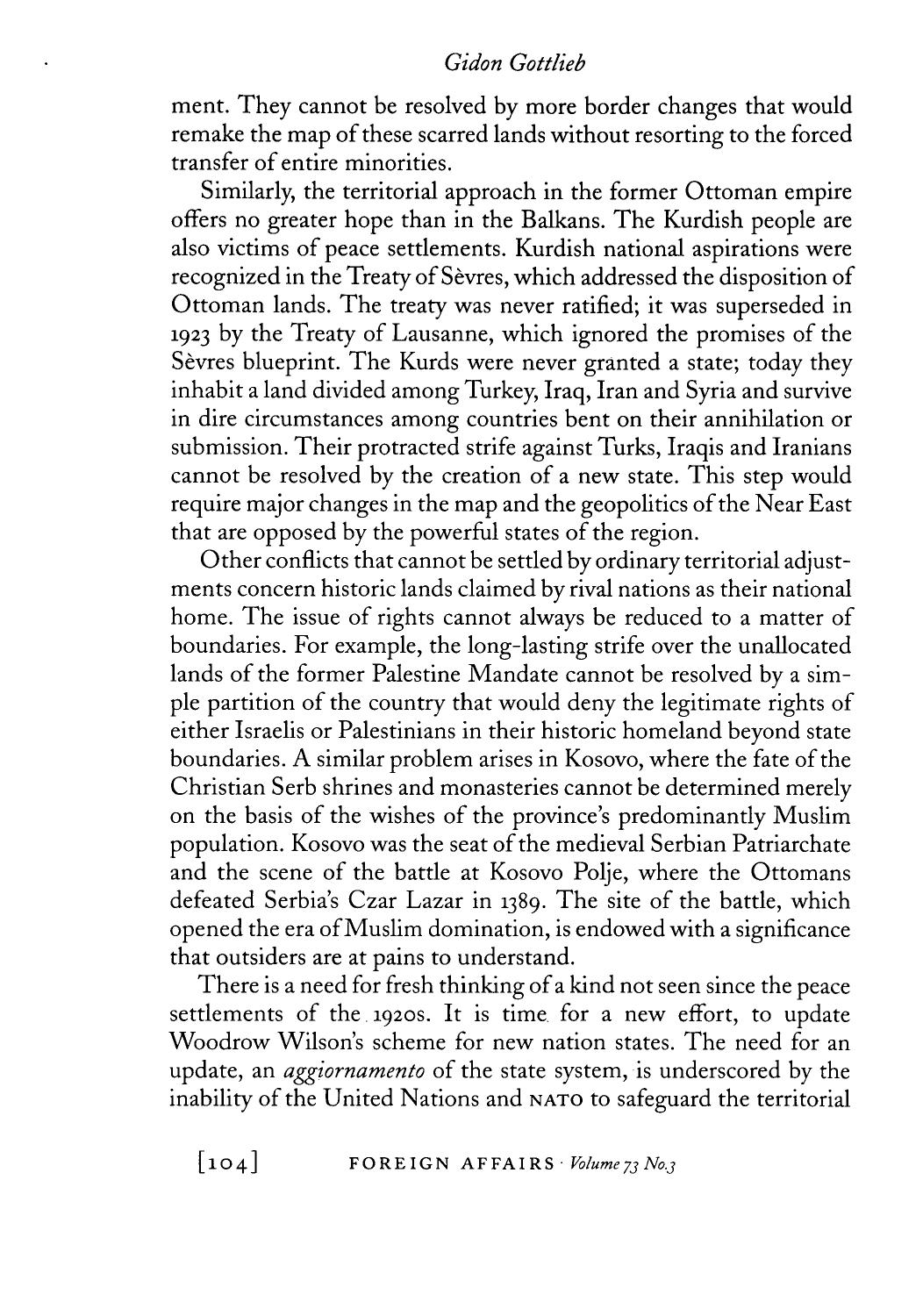integrity of Bosnia, which is a member of the United Nations, from the onslaught of Serb ethnic nationalism, or even to protect Bosnia's population from the barbaric massacres.

President Wilson's Fourteen Points do not resolve today, any more than they did 75 years ago, the enduring problems that are the legacy of the collapse of the Russian, Ottoman and Austro-Hungarian empires. No one contests these principles anymore, that "peoples and provinces must not be bartered about from sovereignty to sovereignty as if they were chattels or pawns in a game," that territorial questions should be settled "in the interests of the populations concerned," and that "well-defined national elements" ought to receive "the utmost satisfaction that can be accorded them without introducing new, or perpetuating old, elements of discord and antagonism." The trouble is that they do not address the hard issues of ethnic conflict and nationalist aspirations that unsettle a wide sweep of countries.

#### THE **STATES-PLUS-NATIONS** FRAMEWORK

THE **AGE-OLD** INTERNATIONAL order, which was limited to territorial states, needs to be expanded to make room for nations that are not organized territorially into independent states. A nonterritorial system of nations has in fact existed for much of history, though it was never given a formal expression by states jealous of their sovereign authority. It consists of nations bound across borders and continents by ties of kinship, sentiments, affinity, culture and loyalty.

A deconstruction and rearrangement of rigid concepts of territorial borders, sovereignty and independence that originated in Western Europe has become a necessity in the East, where the creation of homogeneous nation states is out of the question. This deconstruction leads to "soft" solutions; it does not entail changes in international borders or the creation of new independent states. It reorders the standing of national communities on an internal constitutional plane as well as on the international diplomatic one along the lines outlined in the following sections.

*Functional Spaces and Zones.* Soft functional spaces are mere overlays added for limited purposes over existing boundary lines. They do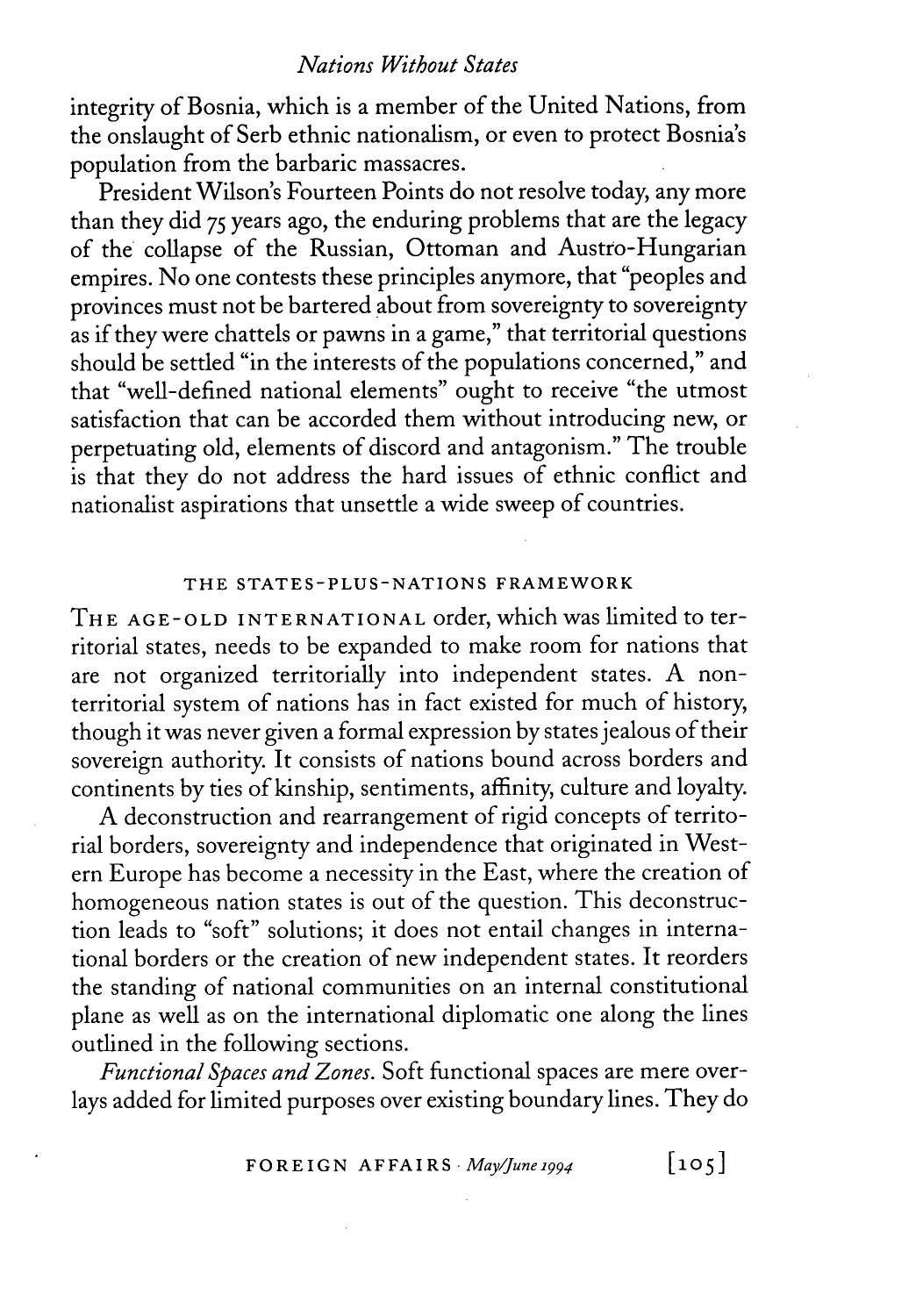not prejudice or modify internationally recognized borders. In the European Union, for example, there are sets of diverse "spaces" governing social policy, immigration and the free movement of persons. The Schengen agreement on the free movement of persons without passports across international borders, for example, does not apply to all members of the European Union.

The deconstruction of rigid boundaries is a feature of current state relations. Soft jurisdictional lines for authorities of all sorts have long been a characteristic of national life: agencies like the New York Port Authority exercise their powers astride the limits of the states of New York and New Jersey. The creation of free-trade areas involves the limited removal of barriers between states. Between most states there are no boundaries interfering with the flow of ideas and information.

*Historical Homelands.* The notion of a special regime for a national or ethnic community in a historical homeland that lies across an international border would permit a soft exercise of national rights that does not entail a territorial rearrangement among states.

The depth of attachment of a nation to a historical homeland is not easily understood in secular societies, in which land is bereft of mystical significance and where the idea of a country blends into that of real estate. A national home is a concept that has its roots in history, culture and myth. The limits of a national or historical motherland often do not coincide with a state's boundaries. The ties of sentiment binding a people to its land must be treated with delicacy and acknowledged in a manner that does not preclude recognizing the ties of other people to the same land. This issue bedevils the relations of Arabs and Jews in a city, Jerusalem, and in a country where both nations claim rights of the most sacred nature. The emotional nature of the ties between a nation and its homeland renders them immune to legal claim and to notions of legitimacy and majority rule that are sometimes advanced to deny them. An internationally recognized regime must be devised to give expression to those ties without prejudicing the territorial settlement between the states of a region.

A homeland regime would define the rights that a community may exercise in areas it considers to be its historical or national home, astride the international borders that may bisect it. This can be done

 $\lceil 106 \rceil$  **FOREIGN AFFAIRS** *Volume* 73 No.3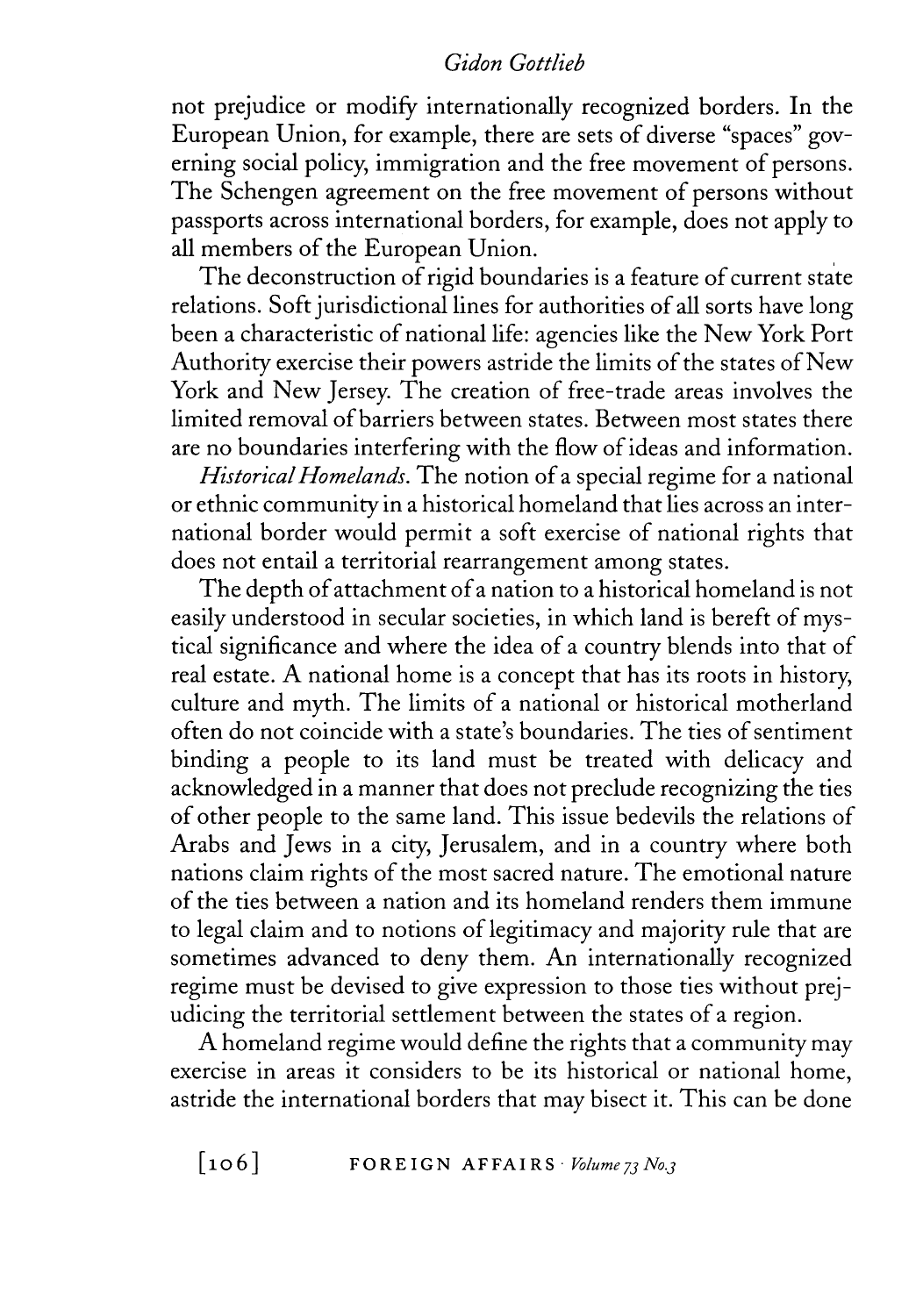whether or not that community constitutes a majority in the region. A homeland regime could be crafted to place emphasis on national traditions, cultural rights and individual safety as well as on the dis-

position of land use questions at the local level. It could provide that no national would have the status of an alien in his or her national home even though not all might have the right to settle cannot always be there. A regime of this nature would ideally involve a measure of local governance as well as the establishment of soft spaces across borders. It boundaries. would have to be calibrated not to overly detract

The issue of rights reduced to a matter of

from the authority of the states in which it is established. Where the same territory is contested by two or more peoples, as in Bosnia, concurrent national home regimes could be created within a single region.

*The Status of Nations.* The lack of formal international status for nations and for ethnic communities that have no state of their own has been an object of constant concern in their struggle for recognition. The real stake in this struggle is support for the territorial claims of a national community implicit in the recognition of its status and the strain this inflicts on relations with affected states. But once international practice establishes that no such implications are warranted, granting recognition comes more easily. The Palestine Liberation Organization, for instance, has enjoyed full diplomatic relations with many states that have not endorsed the PLO'S aims.

Nations that do not have a state of their own should be granted a formal non-territorial status and a recognized standing internationally, albeit one that differs from the position of states. The lack of international standing of communities that enjoy no territorial sovereignty can be mitigated with a soft approach, endowing them with privileges analogous to those that the regions of Europe have obtained in the European Community institutions and under the Maastricht treaty. Nothing in international practice, moreover, prevents granting representatives of non-territorial communities a standing and access to regional organizations like the Council of Europe or the Conference on Security and Cooperation in Europe. The colorful precedent of the Sovereign Order of the Knights of Malta, which has long main-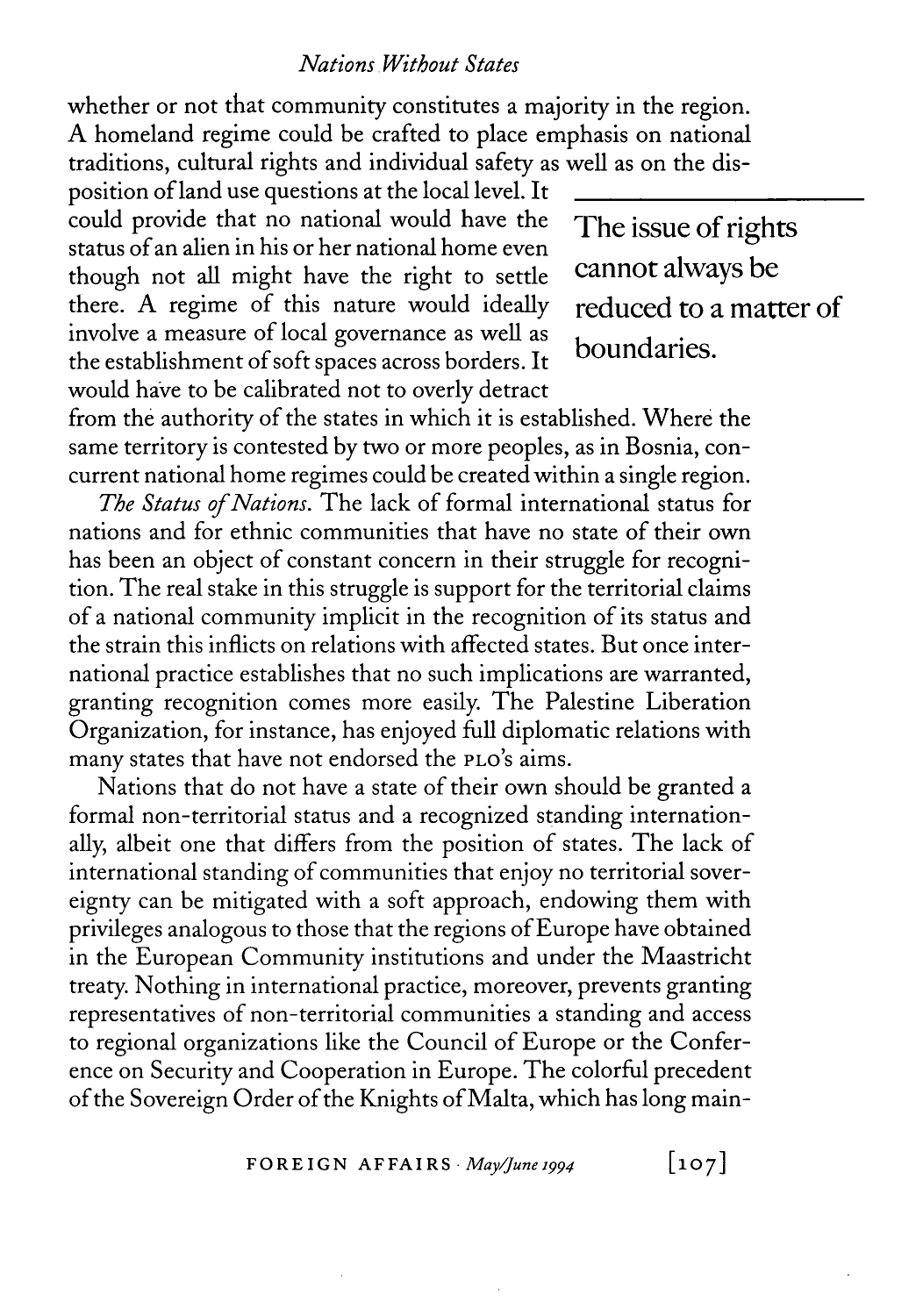tained formal diplomatic relations with a number of Catholic states, supports the grant of diplomatic privileges and immunities to communities deprived of territorial jurisdiction. Modern statecraft is highly flexible with regard to the conduct of relations with communities other than states.

In regard to the Kurds, for example, a soft international standing may offer the most they are likely to obtain in the present correlation of forces. It would buttress their security in northern Iraq without impairing the formal unity of the Iraqi state. The Kurds there have an unstable and complex status. They have achieved a tenuous form of national existeqce that falls well short of independence and statehood, and depend entirely on the goodwill of Turkey. They enjoy a wide measure of self-rule in a safe haven free from Iraqi soldiers, but one that remains secure only as long as it can be protected by a U.N.-sponsored security umbrella. The opposition of Turkey, Iran and Syria to Kurdish independence is such that Saddam Hussein reportedly allowed the Kurds to secede, secure in the knowledge that none of the other states of the region would tolerate a Kurdish independent state. In Turkey, the use of the Kurdish language is barely tolerated, and Kurdish national rights are not recognized. In Iran and Syria, Kurds are subject to the rigors of repressive rule. The hapless Iraqi Kurds are thus condemned to the formal embrace of a state that has engaged in genocidal warfare against them. This long-suffering community cannot be expected to forgo functional territorial arrangements for the safety and safeguard of essential needs, but it must be content not to challenge the international borders that run across Kurdish lands.

*National Identity and National Rights.* The nationalist tensions in the former U.S.S.R. and the tragic wars in the Caucasus and the former Yugoslavia highlight the centrality of national rights for nations separated by international boundaries. Matters of national identity and citizenship are shrouded in great emotional and linguistic complexity. National identity is frequently confused with state citizenship. These issues involve separate but crosscutting realms of discourse, the social-psychological and the juridical. The assertion of a national identity is a political and cultural phenomenon. It can be given a formality distinct from that of citizenship, which is always legally deter-

 $\begin{bmatrix} 108 \end{bmatrix}$  **FOREIGN AFFAIRS** *Volume* 73 No.3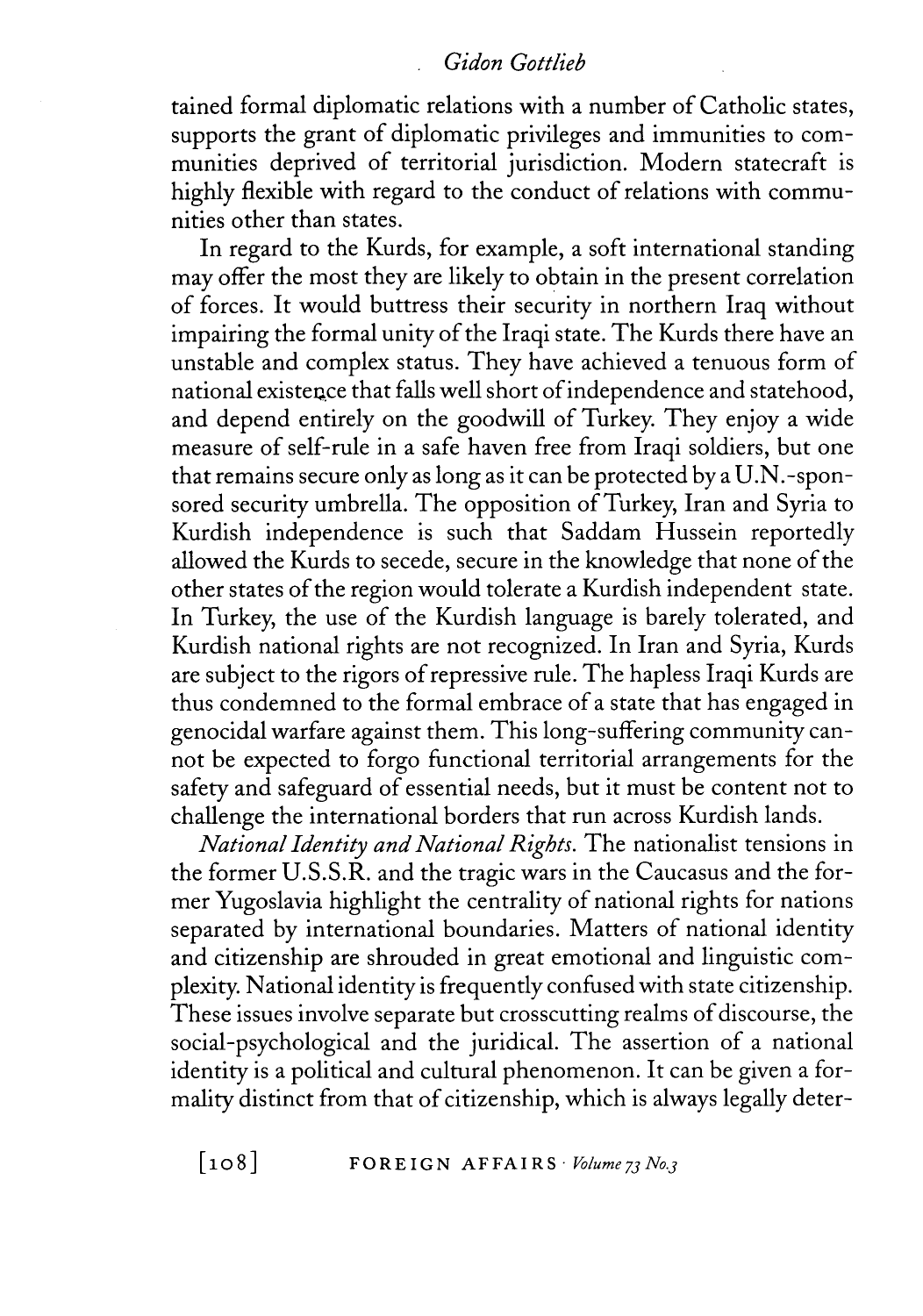mined. The laws on nationality and citizenship bear witness to a rich and diverse usage among countries. The laws of Great Britain draw distinctions between the rights of citizens of the United Kingdom and those of British subjects; the status of British subject does not itself confer the right to settle in Britain. In the United States, not all "nationals" are citizens.

The fate of Russian minorities has become an issue in Russian politics. It was skillfully exploited by Vladimir Zhirinovsky in his campaign for the Russian parliament. Nationalist critics charged that Russians living in the "near abroad" are being discriminated against and treated as second-class citizens, especially in the new countries of central Asia. This discrimination denies full rights of citizenship, promotes bias in schools, places Russian property and jobs in jeopardy, and forces Russians to learn local languages. The suggestion that Russia content itself with the feeble remedies of traditional international law for the protection of its nationals in nearby countries is unlikely to carry the day in a country rife with nationalist and xenophobic passions.

In December **1993,** at a meeting of the leaders of the **12** countries that make up the Commonwealth of Independent States, Russian President Boris Yeltsin proposed granting special status for Russians living inside the borders of these former Soviet republics. The proposal sought to guarantee the rights of national minorities and to give nationals living outside Russia dual citizenship, but it was dropped in the face of Ukrainian and Kazakh opposition. Many feared that dual citizenship would give Russia the legal basis for intervention without regard to their status as citizens of the states they inhabit. The president of Kazakhstan, Nursultan Nazarbayev, went so far as to compare talk about the protection of Russians living in Kazakhstan with "the times of Hitler, who also started off with the question of protecting Sudeten Germans." **A** soft solution to defuse the tensions that are building up is in the interests of Russia and its neighbors. Intricate distinctions of status between nationals and citizens lend themselves to constructive use in carving out different kinds of civil, political, social and economic rights. The grant of Russian nationality, as distinct from dual citizenship, could be designed to extend diplomatic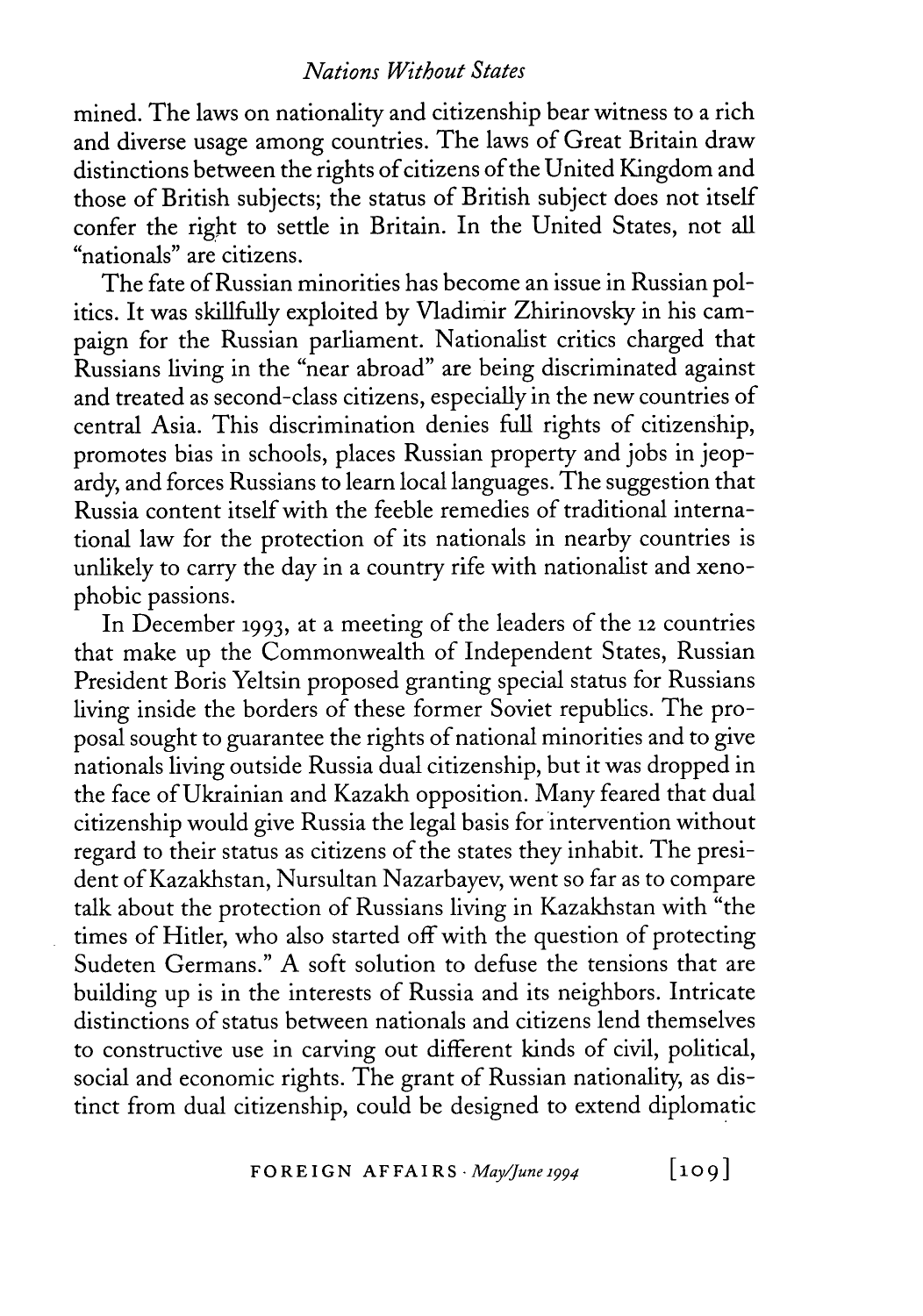protection and confer privileges inside Russia itself, rather than to assert Russia's right to intervene in the ex-Soviet states.

In the former Yugoslavia, it has become evident that states should allow nations and peoples to affirm a common cultural identity and kinship across international boundaries. States have no obligation to

change their boundaries to accommodate the National identity is wishes of a minority community that may nonetheless predominate in a region. States frequently confused should recognize the legitimate civil rights of with state citizenship. members of national and ethnic communities as well as their social rights and entitlements, a recurring demand in the former Soviet

Union. But the exercise of political rights is a different matter. It involves the relationship between a state and its citizens, a relationship built upon their undivided loyalty and mutual obligations.

*Union of Peoples and Union of States.* Soft forms of union between national communities divided by international frontiers could reduce tensions in stalemated conflicts. Such unions could grant a common nationality to persons of diverse citizenship and allow the exercise of political rights outside the state of a person's citizenship. **A** form of union that involves peoples rather than territories and that leaves international frontiers untouched could help resolve tensions in the Balkans, especially in Kosovo.

The arcane problems of Kosovo cannot be left to fester. This remote Serbian province, which borders on Albania, has a population that is **90** percent ethnic Albanian, and constitutes nearly half the Albanian nation. The struggle between Serbs and Albanians in the province threatens to unleash a wider Balkan war that could engulf Greece and Turkey. Seventy years after the final departure of the Ottoman Turks, the savage strife of Christian and Muslim populations in the former Yugoslavia is not over. In a sense, Kosovo is where the breakup of Yugoslavia began. It was there, in **1987,** that Slobodan Milošević gained popularity by affirming Christian Serb supremacy over a largely Albanian and Muslim province.

A soft form of limited union between the ethnic Albanians of

**FOREIGN** AFFAIRS" *Volume73No.* **[11o0]** *<sup>3</sup>*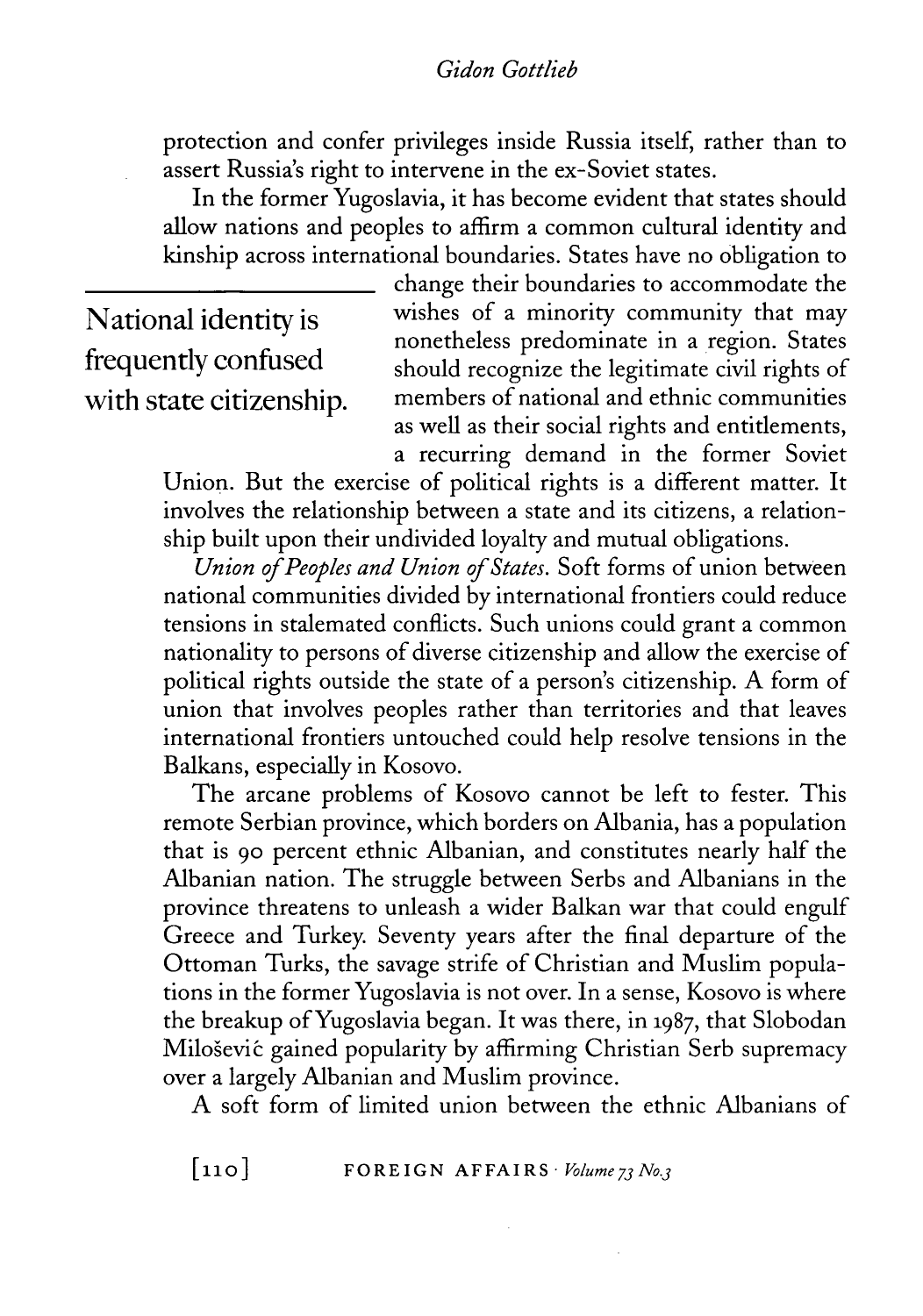Kosovo and the people of Albania would leave the borders of Serbia unchanged. This union could define the rights, entitlements and privileges that Albania would grant ethnic Albanians. Such privileges are by no means unprecedented: Israel's law of return grants citizenship and material help to Jewish citizens of other countries immediately upon their immigration. The difficulty for Albania lies in its capacity to grant meaningful rights of any kind. Yet a union of sorts between Albanians on both sides of the border, could be symbolically significant to the Albanian people. It could be expressed by granting Albanian "nationality" to ethnic Albanians. Such Albanian nationality would not modify the Serbian citizenship of Kosovo's ethnic Albanians. It need not prejudice Serb sovereignty or Serbia's historical rights in the province.

#### **UP** FROM **NATIONALISM**

A **SOFT** APPROACH to managing the problems of nationalism corresponds to the profound changes that erode state sovereignty and reduce the all-importance of territoriality. These changes are characteristic of a global economy in which capital, technology and information flow unimpeded. Two contradictory trends-the integration and the fragmentation of states—are unfolding concurrently. The rise of free-trade areas that pushed states toward closer integration has paradoxically strengthened isolationist forces that nourish a revival of nationalism and ethnic strife. Nationalism is driven by the affinityidentity passions of ethnic communities and religious groups thirsting for self-esteem and dignity. These sentiments are strongest among laggards with hurt pride in the dark corners of fallen empires.

The interests that propel states toward ever-closer economic integration are embodied in the North American Free Trade Agreement, the Asia-Pacific Economic Cooperation forum, the General Agreement on Tariffs and Trade, and the European Union. The opposition to NAFTA among labor and environmental groups fed the isolationist forces that rejected a greater integration of the world economy. The GATT arrangements were, on the whole, concluded in a manner that minimized the participation of communities such as farmers in deci-